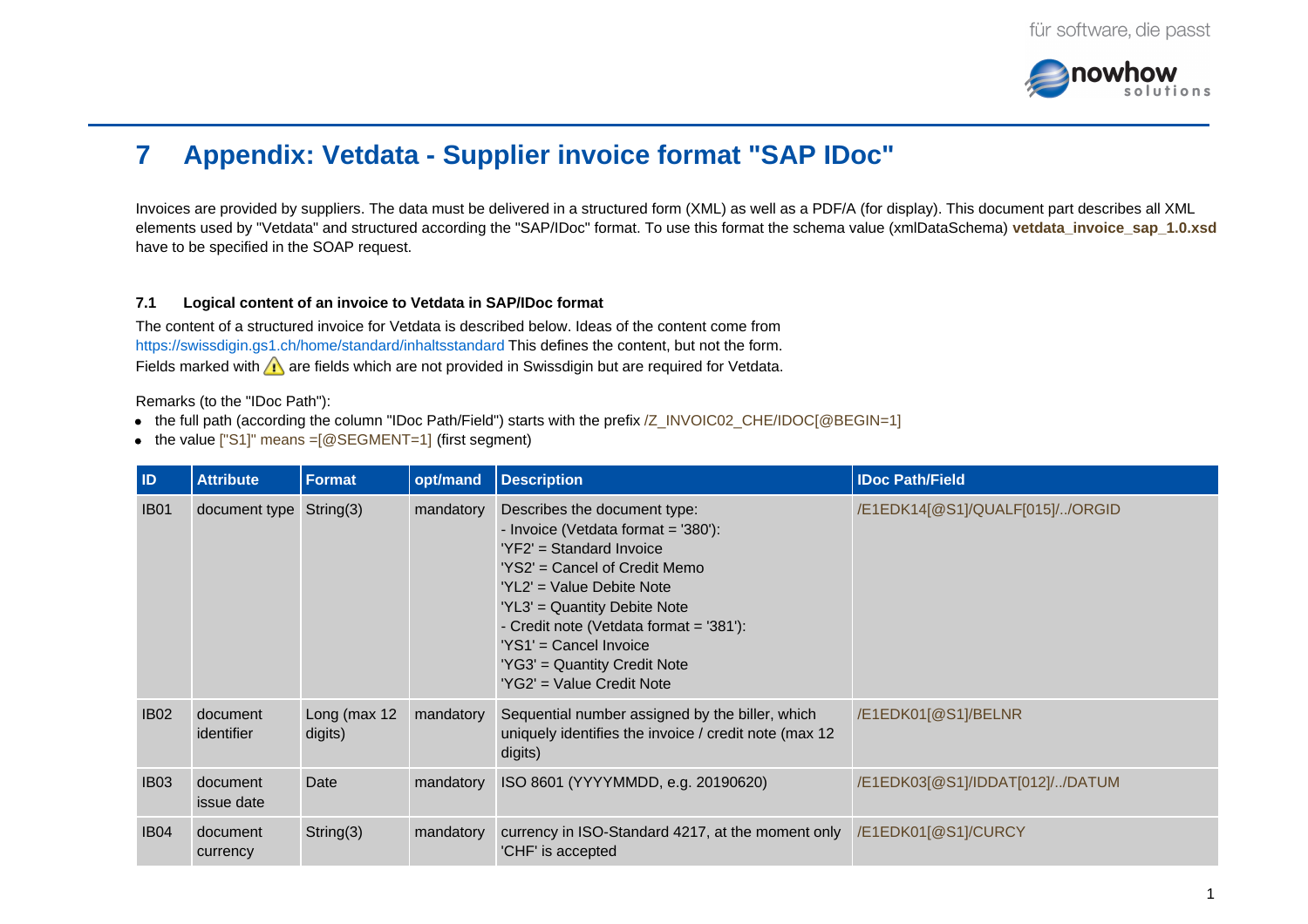

| ID               | <b>Attribute</b>                      | <b>Format</b>  | opt/mand  | <b>Description</b>                                                                                                                                                                                  | <b>IDoc Path/Field</b>                                                                                    |
|------------------|---------------------------------------|----------------|-----------|-----------------------------------------------------------------------------------------------------------------------------------------------------------------------------------------------------|-----------------------------------------------------------------------------------------------------------|
| <b>IB05</b>      | $\bigwedge$ TVS<br>supplier<br>number | Integer        | mandatory | three-digit number                                                                                                                                                                                  | not provided in SAP/IDoc; will be managed by the<br>VET data application (supplier master data attribute) |
| <b>IB06</b>      | tax<br>identification<br>number       | String(20)     | mandatory | VAT number under which the biller has carried out<br>the delivery resp. has rendered the service. The<br>format for the electronic data transmission is without<br>suffix (example): "CHE123456789" | not provided in SAP/IDoc; will be managed by the<br>VET data application (supplier master data attribute) |
| IB <sub>07</sub> | legal name of<br>company              | String(255)    | mandatory | Name and adress have to comply with the data in<br>the commercial or tax register.                                                                                                                  | E1EDKA1[@S1]/PARVW[RS]//NAME1¦2¦3¦4                                                                       |
| <b>IB08</b>      | address1                              | String $(255)$ | mandatory | Freetext                                                                                                                                                                                            | E1EDKA1[@S1]/PARVW[RS]//STRAS                                                                             |
| <b>IB08</b>      | address2                              | String $(255)$ | optional  | Freetext                                                                                                                                                                                            | not provided in SAP/IDoc                                                                                  |
| <b>IB08</b>      | address3                              | String $(255)$ | optional  | Freetext                                                                                                                                                                                            | not provided in SAP/IDoc                                                                                  |
| <b>IB09</b>      | city name                             | String $(255)$ | mandatory | Freetext                                                                                                                                                                                            | E1EDKA1[@S1]/PARVW[RS]//ORT01                                                                             |
| <b>IB10</b>      | zip/postal code                       | Integer        | mandatory | Number                                                                                                                                                                                              | E1EDKA1[@S1]/PARVW[RS]//PSTLZ                                                                             |
| <b>IB11</b>      | country                               | String $(2)$   | mandatory | country code in ISO-Standard 3166-1 (e.g. 'CH',<br>'DE', etc.).                                                                                                                                     | E1EDKA1[@S1]/PARVW[RS]//LAND1                                                                             |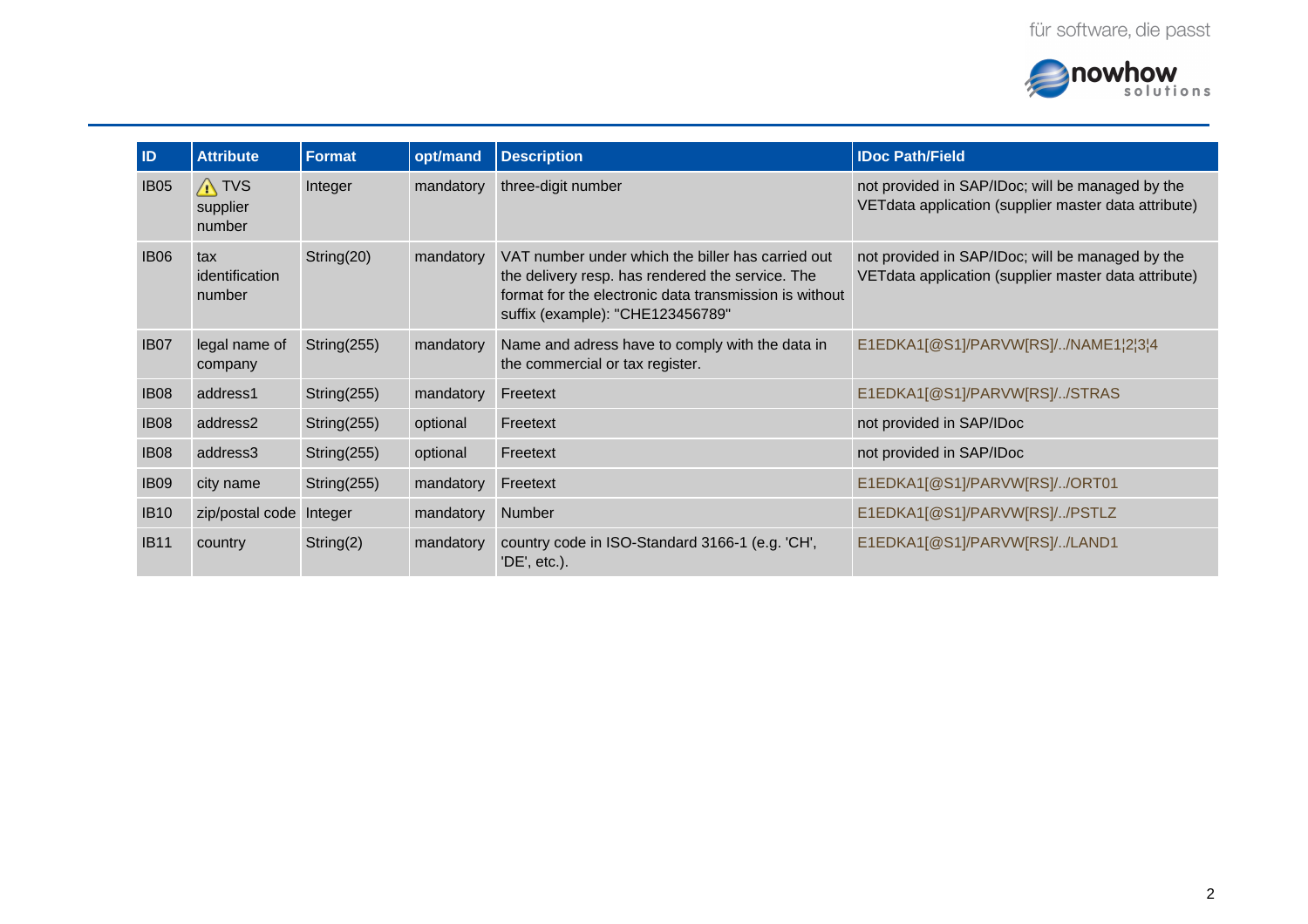

### **7.2 Information on customer**

| ID               | <b>Attribute</b>                       | <b>Format</b> | opt/mand  | <b>Description</b>                                                                | <b>IDoc Path/Field</b>                       |
|------------------|----------------------------------------|---------------|-----------|-----------------------------------------------------------------------------------|----------------------------------------------|
| IC01             | $\sqrt{N}$ TVS<br>customer<br>number   | Integer       | mandatory | The four-digit TVS customer number                                                | substring(E1EDKA1[@S1]/PARVW[AG]//ILNNR,4,4) |
| IC <sub>02</sub> | customer<br>number in<br>seller system | String(255)   | mandatory | Freetext                                                                          | E1EDKA1[@S1]/PARVW[AG]//PARTN                |
| IC03             | legal name of<br>company               | String(255)   | mandatory | Name and adress have to comply with the data in<br>the commercial or tax register | E1EDKA1[@S1]/PARVW[AG]//NAME1 2 3 4          |
| IC04             | address1                               | String(255)   | mandatory | Freetext                                                                          | E1EDKA1[@S1]/PARVW[AG]//STRAS                |
| IC <sub>04</sub> | address2                               | String(255)   | optional  | Freetext                                                                          | not provided in SAP/IDoc                     |
| IC <sub>04</sub> | address3                               | String(255)   | optional  | Freetext                                                                          | not provided in SAP/IDoc                     |
| IC <sub>05</sub> | city name                              | String(255)   | mandatory | Freetext                                                                          | E1EDKA1[@S1]/PARVW[AG]//ORT01                |
| IC <sub>06</sub> | zip/postal code                        | Integer       | mandatory | Number                                                                            | E1EDKA1[@S1]/PARVW[AG]//PSTLZ                |
| IC <sub>07</sub> | country                                | String(2)     | mandatory | country code in ISO-Standard 3166-1 (e.g. 'CH',<br>'DE', etc.).                   | E1EDKA1[@S1]/PARVW[AG]/LAND1                 |

# **7.3 General information**

| <b>ID</b> | <b>Attribute</b>                  | Format      | opt/mand  | Description                                               | <b>IDoc Path/Field</b>          |
|-----------|-----------------------------------|-------------|-----------|-----------------------------------------------------------|---------------------------------|
| GI01      | date of<br>delivery               | Date        | mandatory | ISO 8601 (YYYYMMDD, e.g. 20190620)                        | /E1EDP03[@S1]/IDDAT[027]//DATUM |
| GI02      | order<br>reference of<br>customer | String(255) | optional  | Freetext, e.g. Vetpoint order number, e.g.<br>"6'036'413" | /E1EDK02[@S1]/QUALF[001]//BELNR |
| GI03      | order date                        | Date        | optional  | ISO 8601 (YYYYMMDD, e.g. 20190620)                        | /E1EDK02[@S1]/QUALF[001]//DATUM |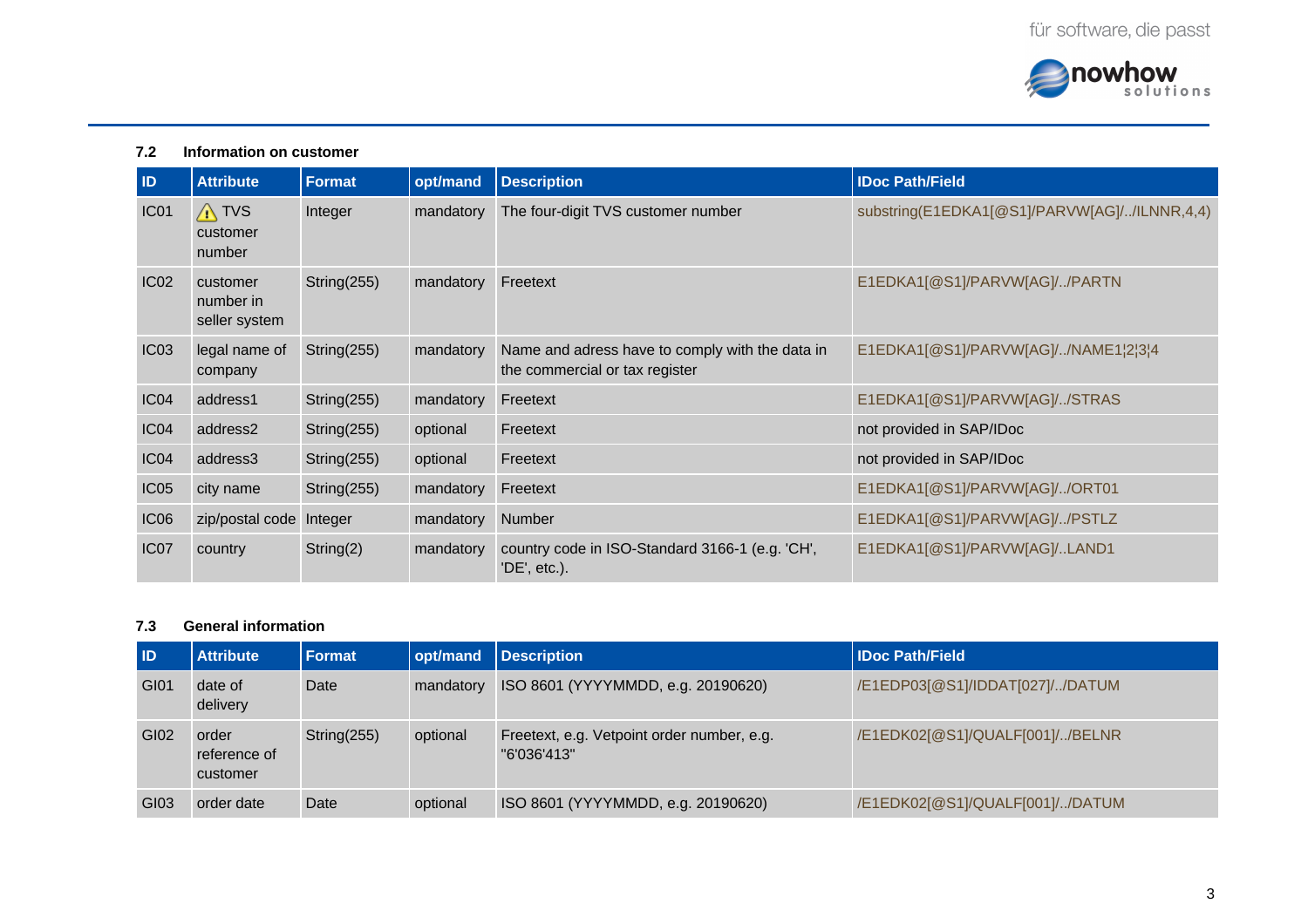

# **7.4 Payment information**

| ID          | <b>Attribute</b>                       | <b>Format</b>  | opt/mand  | <b>Description</b>                                                                                                                                                                                                                                                       | <b>IDoc Path/Field</b>                                                                                                                                                    |
|-------------|----------------------------------------|----------------|-----------|--------------------------------------------------------------------------------------------------------------------------------------------------------------------------------------------------------------------------------------------------------------------------|---------------------------------------------------------------------------------------------------------------------------------------------------------------------------|
| PI01        | $\bigwedge$ payable by<br><b>TVS</b>   | <b>Boolean</b> | mandatory | 'True' if partner-number reperesents "TVS" (the<br>invoice has to be paid by TVS=, 'False' otherwise                                                                                                                                                                     | boolean(/E1EDKA1[@S1]/PARVW[RG]//PARTN =<br>'0039500000')<br>the value in this comparision will be managed by the<br>VETdata application (supplier master data attribute) |
| <b>PI02</b> | payment terms String(600)              |                | optional  | Free text element                                                                                                                                                                                                                                                        | /E1EDK18[@S1]/QUALF[001]//ZTERM TXT                                                                                                                                       |
| PI03        | payment<br>period                      | Integer        | optional  | Number of days within which the invoice has to be<br>settled                                                                                                                                                                                                             | /E1EDK18[@S1]/QUALF[001]//TAGE                                                                                                                                            |
| <b>PI04</b> | due date                               | Date           | optional  | ISO 8601 (YYYYMMDD, e.g. 20190620)                                                                                                                                                                                                                                       | /E1EDK03[@S1]/IDDAT[028]//DATUM                                                                                                                                           |
| <b>PI05</b> | settlement<br>discount rate            | Decimal        | optional  | Percentage rate of settlement discount (between<br>0.00 and 100.00)                                                                                                                                                                                                      | not provided in SAP/IDoc                                                                                                                                                  |
| <b>PI06</b> | due date of<br>settlement<br>discount  | Date           | optional  | Date until which it is allowed to deduct the stipulated<br>settlement discount rate.<br>Format: ISO 8601 (YYYYMMDD, e.g. 20190620)                                                                                                                                       | not provided in SAP/IDoc                                                                                                                                                  |
| <b>PI07</b> | payment<br>identifier                  | String(255)    | optional  | In Switzerland, normally the ESR reference number<br>is used. It is provided by the supplier to<br>automatically assign the incoming payment to the<br>corresponding invoice. In the environment of SEPA,<br>this reference is called "Structured Creditor<br>Reference" | not provided in SAP/IDoc                                                                                                                                                  |
| <b>PI08</b> | <b>ESR</b> party<br>identifier         | String(20)     | optional  | ESR party number used for Swiss transactions for<br>the steering of payments over the Swiss Post                                                                                                                                                                         | not provided in SAP/IDoc                                                                                                                                                  |
| <b>PI09</b> | financial<br>institution<br>identifier | String(20)     | optional  | Usually BIC (Bank Identifier Code)                                                                                                                                                                                                                                       | not provided in SAP/IDoc                                                                                                                                                  |
| PI10        | financial<br>institution<br>name       | String(255)    | optional  | Additional information in case financial institution<br>identifier is not correct                                                                                                                                                                                        | /E1EDK28[@S1]/BNAME                                                                                                                                                       |
| <b>PI11</b> | <b>IBAN</b> number                     | String $(255)$ | optional  | Standard number used to uniquely identify the<br>account (of suppliert) to be credited                                                                                                                                                                                   | /E1EDK28[@S1]/BIBAN                                                                                                                                                       |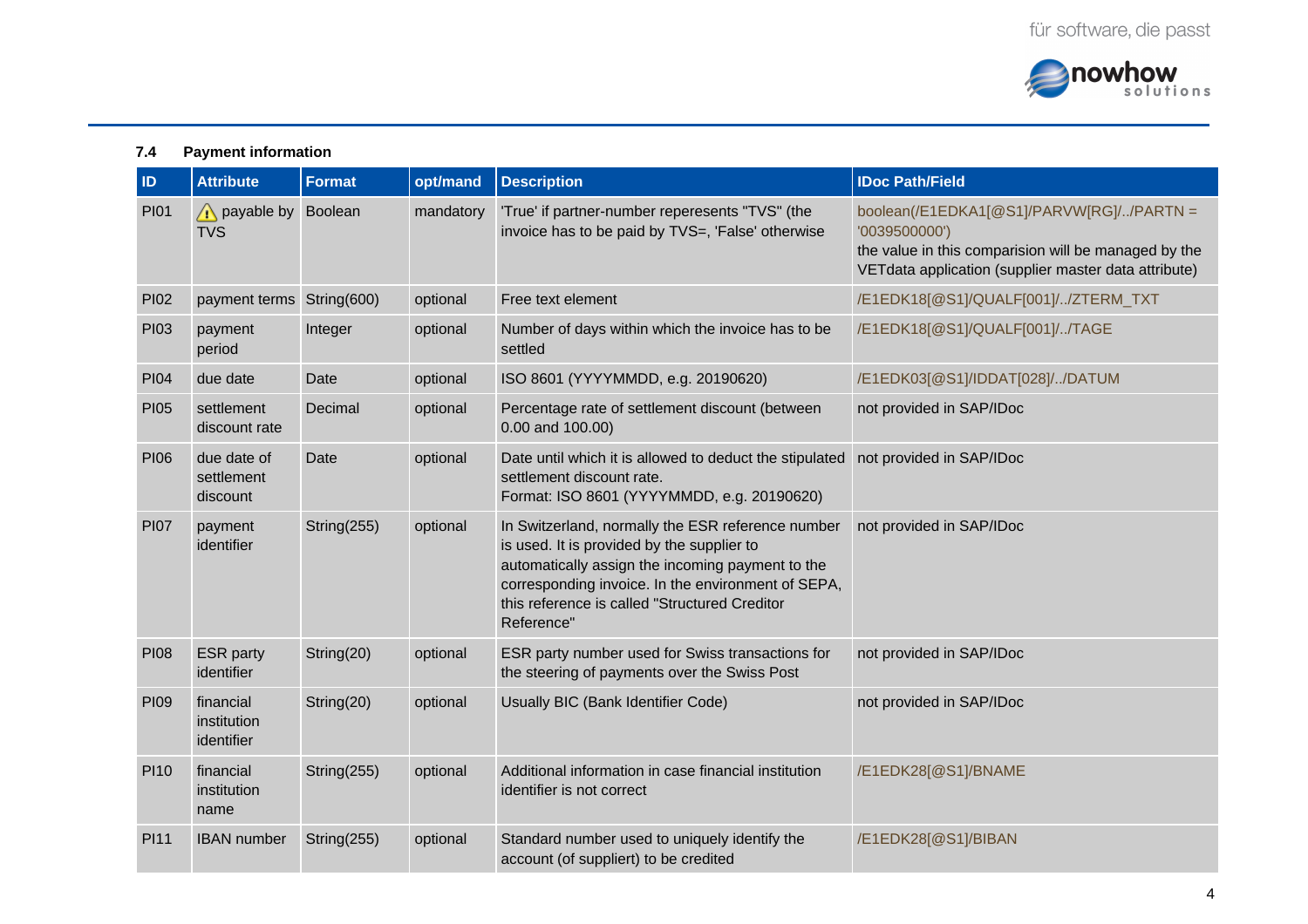

If "payable by TVS" is true, all other attributes are ignored.

If "payable by TVS" is false, other attributes must be provided so that a payment (by the customer itself) can be made.

## **7.5 VAT information per VAT rate**

| <b>ID</b>   | <b>Attribute</b>                 | <b>Format</b> | opt/mand  | <b>Description</b>                                                                                                                            | <b>IDoc Path/Field</b>         |
|-------------|----------------------------------|---------------|-----------|-----------------------------------------------------------------------------------------------------------------------------------------------|--------------------------------|
| <b>VI01</b> | <b>VAT</b><br>percentage<br>rate | Decimal       | mandatory | Applied VAT percentage rates, multiple rates per<br>invoice are allowed (amount of different VAT<br>percentage rates = $n$ )                  | /E1EDK04[@S1]/MWSKZ[A2]//MSATZ |
| <b>VI02</b> | taxable<br>amount                | Decimal       | optional  | Equivalent to the total of all line items "total amounts not provided in SAP/IDoc<br>exclusive VAT" (sum LI13) reffering to the VI01<br>value |                                |
| <b>VI03</b> | tax amount<br>payable            | Decimal       | mandatory | Equivalent to the (not rounded) total of all line items<br>"VAT amount payable" (sum LI15) reffering to the<br>VI01 value                     | /E1EDK04[@S1]/MWSKZ[A2]//MWSBT |

#### **7.6 Total invoice amounts**

| <b>ID</b>        | <b>Attribute</b>                                       | <b>Format</b> | opt/mand  | <b>Description</b>                                                                                                                      | <b>IDoc Path/Field</b>          |
|------------------|--------------------------------------------------------|---------------|-----------|-----------------------------------------------------------------------------------------------------------------------------------------|---------------------------------|
| <b>TI01</b>      | total amount of Decimal<br>invoice excl.<br><b>VAT</b> |               | mandatory | Equivalent to the total of all line items "total amounts E1EDS01[@S1]/SUMID[010]//SUMME<br>exclusive VAT" (sum LI13, or sum VI02)       |                                 |
| T <sub>102</sub> | total amount of Decimal<br>invoice incl.<br><b>VAT</b> |               | mandatory | Equivalent to the total of all line items "total amounts E1EDS01[@S1]/SUMID[011]//SUMME<br>inclusive VAT" (sum LI14, or sum VI03) $2$ ) |                                 |
| T <sub>103</sub> | total tax<br>amount<br>payable                         | Decimal       | optional  | Equivalent to the total of all line items "tax amount<br>payable" (sum LI15). also equivalent of all "tax<br>amount payable" (sum VI03) | E1EDS01[@S1]/SUMID[005]//SUMME  |
| <b>TI04</b>      | rounding<br>amount                                     | Decimal $1$ ) | mandatory | Rounding difference caused by the rounding to the<br>next 5 cents $2$ )                                                                 | E1EDK05[@S1]/KSCHL[DIFF]//BETRG |

 $^{1)}$  also a negative value is allowed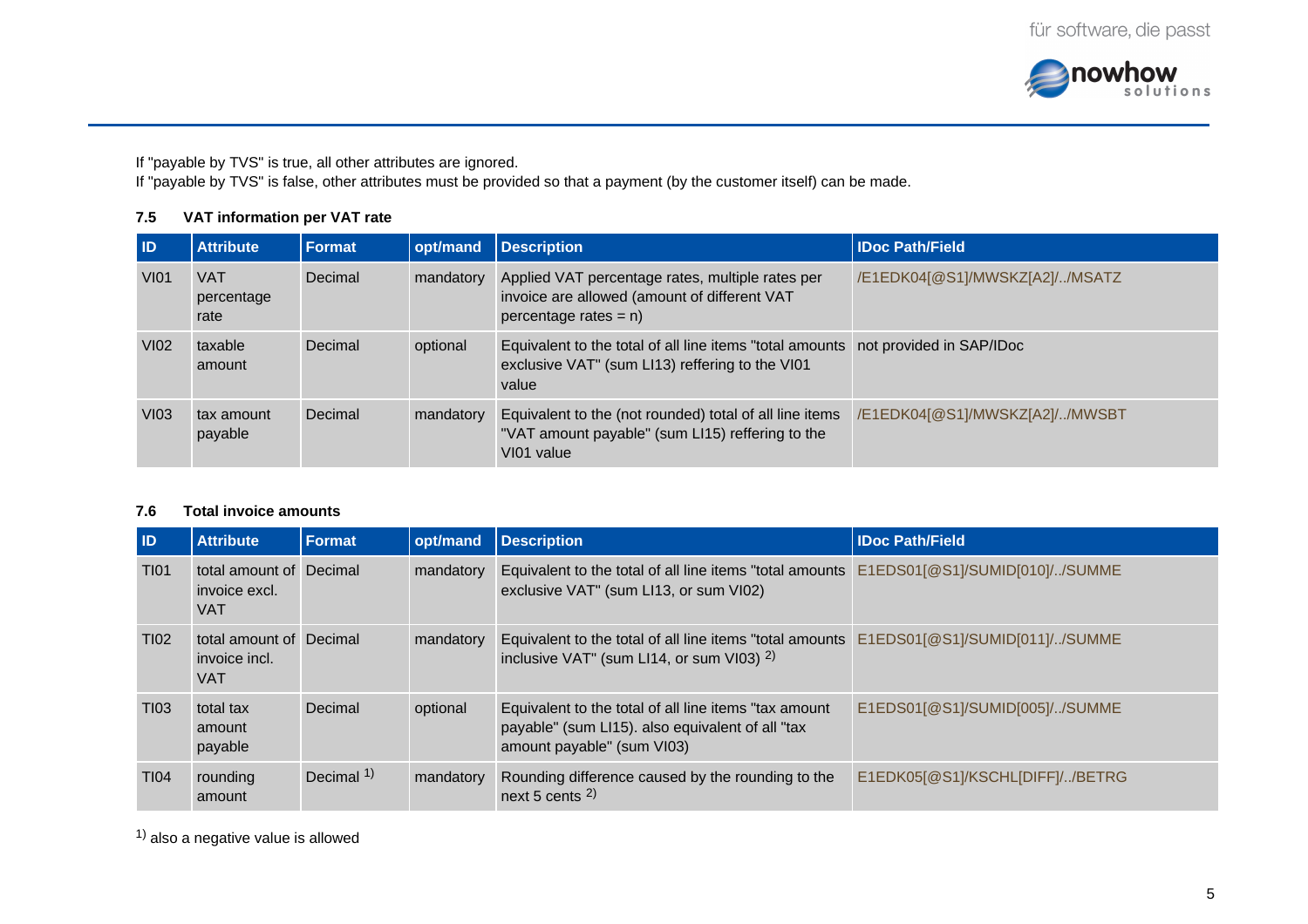

# **Rounding explanations** 2)

- in the line items the values "total amount incl. VAT" (LI14), "VAT amount payable" (LI15) and probably also total amount excl. VAT (L13) should represent an amount with two digits after the decimal point (rounding to the second digit after the decimal point, but no rounding to the next 5 cents)
- $\bullet$  "total amount of invoice excl. VAT" (TI01, sum of all LI13), "total tax amount payable" (TI03, sum of all LI15) and "tax amount payable" (VI03, the sum of all LI15 with the same VAT rate) should not be rounded to the next 5 cents
- "total amount of invoice incl. VAT" (TI02, sum of all LI14) is the only amount that can be rounded to the next 5 cents; but no such rounding is also acceptable at all
- "rounding amount" (TI04) must represent the difference between the sum of TI01 + TI03 and TI02 (if the optional attribute TI03 is not provided, the sum of all VI03 has to be taken)

the system accepts a difference of less than 3 cents, otherwise the invoice will be rejected with the appropriate error code

### **7.7 Line item (detail per article)**

| ID   | <b>Attribute</b>                                              | <b>Format</b>         | opt/mand                                         | <b>Description</b>                                                                                                                                   | <b>IDoc Path/Field</b>                       |
|------|---------------------------------------------------------------|-----------------------|--------------------------------------------------|------------------------------------------------------------------------------------------------------------------------------------------------------|----------------------------------------------|
| LI01 | article<br>number of<br>supplier                              | String(255) mandatory |                                                  | Freetext                                                                                                                                             | E1EDP01[@S1]/E1EDP19[@S1]/QUALF[002]//IDTNR  |
| LIO2 | $\sqrt{N}$ article<br>number<br>Vetpoint                      | String(20)            | mandatory<br>if article<br>exists in<br>Vetpoint | Format: [3 digit Vetpoint supplier number]-[article<br>number vetpoint] e.g. '999-VET988756'                                                         | E1EDP01[@S1]/Z1E1EDP01/MATWA                 |
| L103 | <b>GTIN/EAN</b>                                               | String $(255)$        | optional                                         | https://de.wikipedia.org/wiki/Global Trade Item Number                                                                                               | E1EDP01[@S1]/E1EDP19[@S1]/QUALF[002]//IDTNR  |
| LI04 | description of<br>goods<br>supplied or<br>service<br>rendered | String(600)           | mandatory                                        | Freetext                                                                                                                                             | E1EDP01[@S1]/E1EDP19[@S1]/QUALF[002]//KTEXT  |
| LI05 | unit of<br>measurement                                        | String(3)             | mandatory                                        | ISO codes for units of measurement. See separate<br>chapter with list of supported values. Additionally the<br>value 'PCE' (piece) is also accepted. | E1EDP01[@S1]/MENEE                           |
| LI06 | $\sqrt{N}$ expiry<br>date                                     | Date                  | mandatory,<br>applicable<br>on article           | The expiry date of this article<br>Format: ISO 8601 (YYYYMMDD, e.g. 20190620)                                                                        | E1EDP01[@S1]/E1EDP01[@S1]/Z1E1EDP01_CHE//IVF |